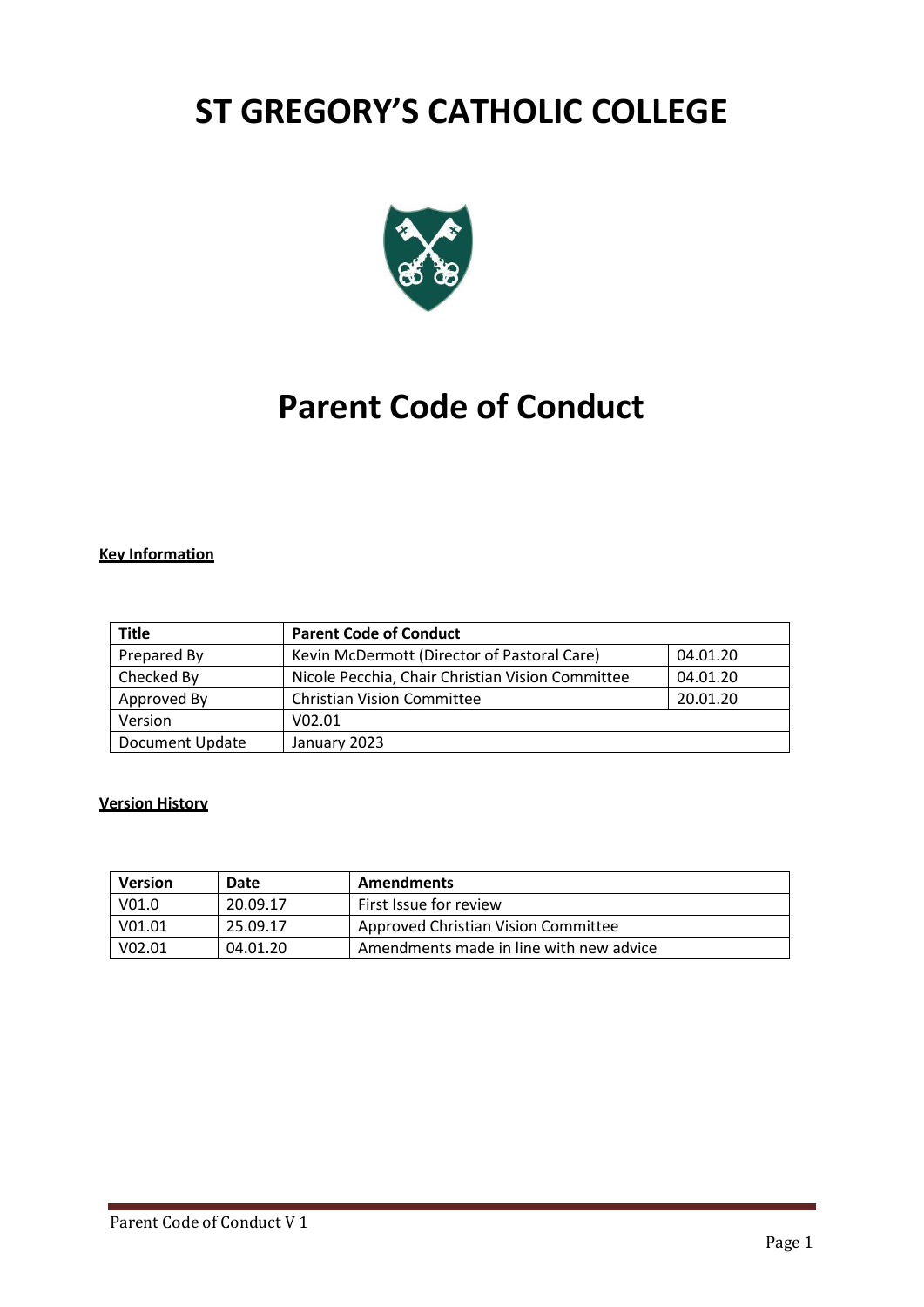## **Success Criteria:**

### **Context/Aim:**

## **Context**

At St Gregory's Catholic College we are very fortunate to have a supportive and friendly parent body. We strongly believe that educating children is a process that involves partnership between parents, teachers and the school community. As a partnership, our parents will understand the importance of a good working relationship to equip children with the necessary skills for adulthood. For these reasons we continue to welcome and encourage parents/carers to participate fully in the life of our school.

## **Aim**

The purpose of this policy is to provide a reminder to all parents, carers and visitors to our school about expected conduct. This is so we can continue to flourish, progress and achieve in an atmosphere of mutual understanding and respect.

| <b>Monitoring Procedures:</b>         |          |                                       |  |  |
|---------------------------------------|----------|---------------------------------------|--|--|
| By Whom:                              | When:    | How:                                  |  |  |
| Governors' Christian Vision Committee | Annually | Reports to the Governors' Christian   |  |  |
|                                       |          | Vision Committee via the Headteacher  |  |  |
|                                       |          | where appropriate                     |  |  |
| Evaluation:                           |          |                                       |  |  |
| By Whom:                              | When:    | How:                                  |  |  |
| Headteacher                           | Annually | Governors' Christian Vision Committee |  |  |
|                                       |          | to review Policy                      |  |  |

## **Vision Statement:**

St Gregory's is a co-educational, 11-18 Catholic voluntary-aided school in the diocese of Clifton and the county of B&NES. Our aim is to provide a caring educational environment where each person is valued and is given the dignity due to a child of God.

At the heart of our school is the Christian vision of the human person. We want each member of our community to grow as an individual witness to the gospel values of love, truth and justice. We want each student to be healthy in mind, body and spirit.

Each member of our community should feel safe and secure in the learning environment. We aim to develop a sense of self-discipline and responsibility in our students. Everyone in our community should show respect for themselves, respect for others and respect for the environment.

We believe that each student should have the opportunity to enjoy and achieve to their full potential. We are committed to praising and celebrating achievement. We want our students to have high expectations of themselves to understand the value of service to others and our responsibility as stewards of the environment. Everyone has a contribution to make in helping to build the common good. We aim to equip our students with the ability to make good choices in their lives based on the positive relationships and values they have learned in St Gregory's.

We aim to help each of our students to develop morally and spiritually. We want them to achieve economic wellbeing while being mindful of the needs of others who are less fortunate.

We are committed to aspiring for excellence in all that we do for the sake of the Gospel.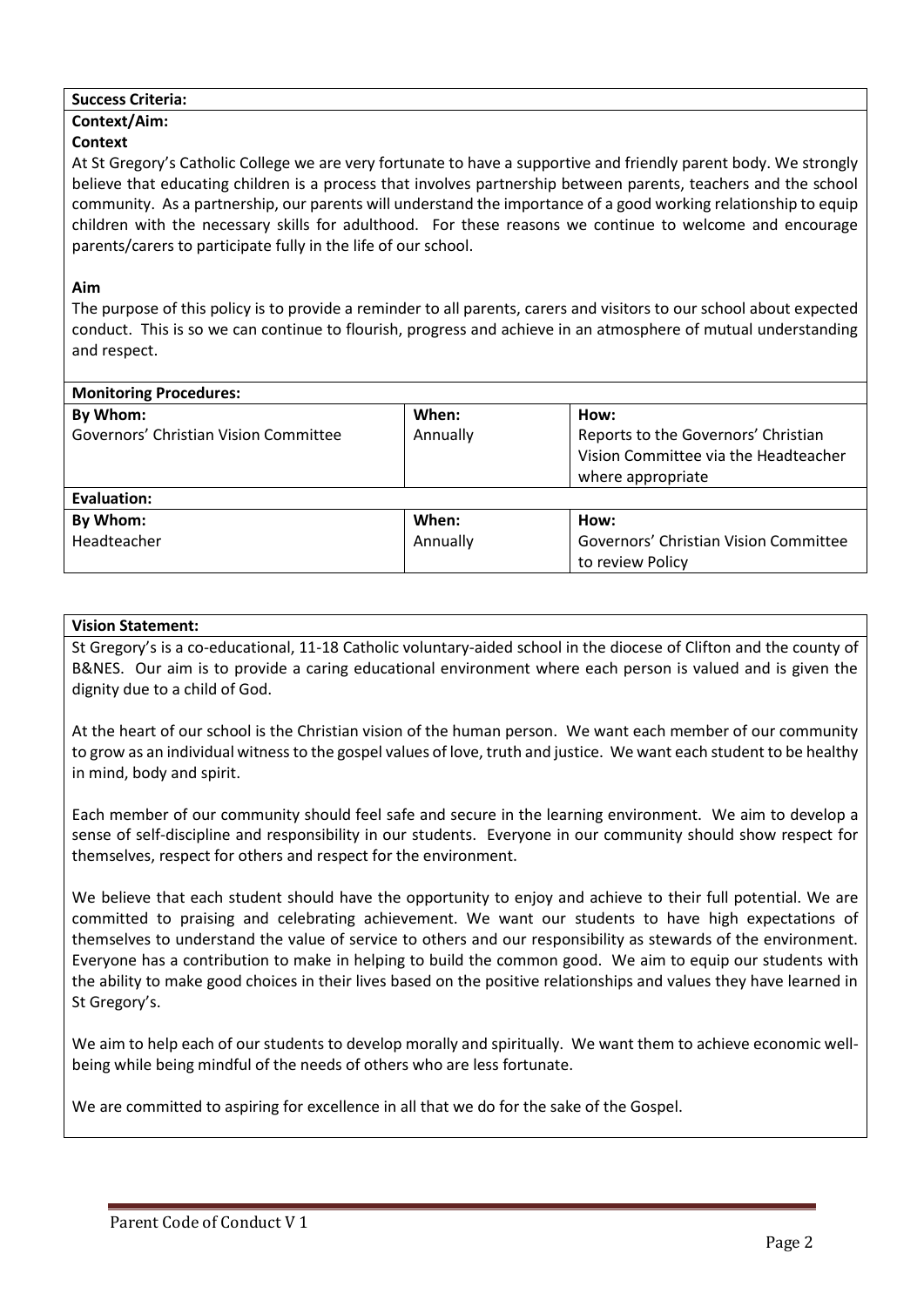# **National Policies and guidance/courses referred to and incorporated into St Gregory's School Policy:** Protection from Harassment Act 1997 **Document/Course Title: Document/Course Date:**

**Other St Gregory's Policies that relate to this Policy:** Safeguarding & Child Protection Policy Staff Code of Conduct Disciplinary Procedure Complaints Policy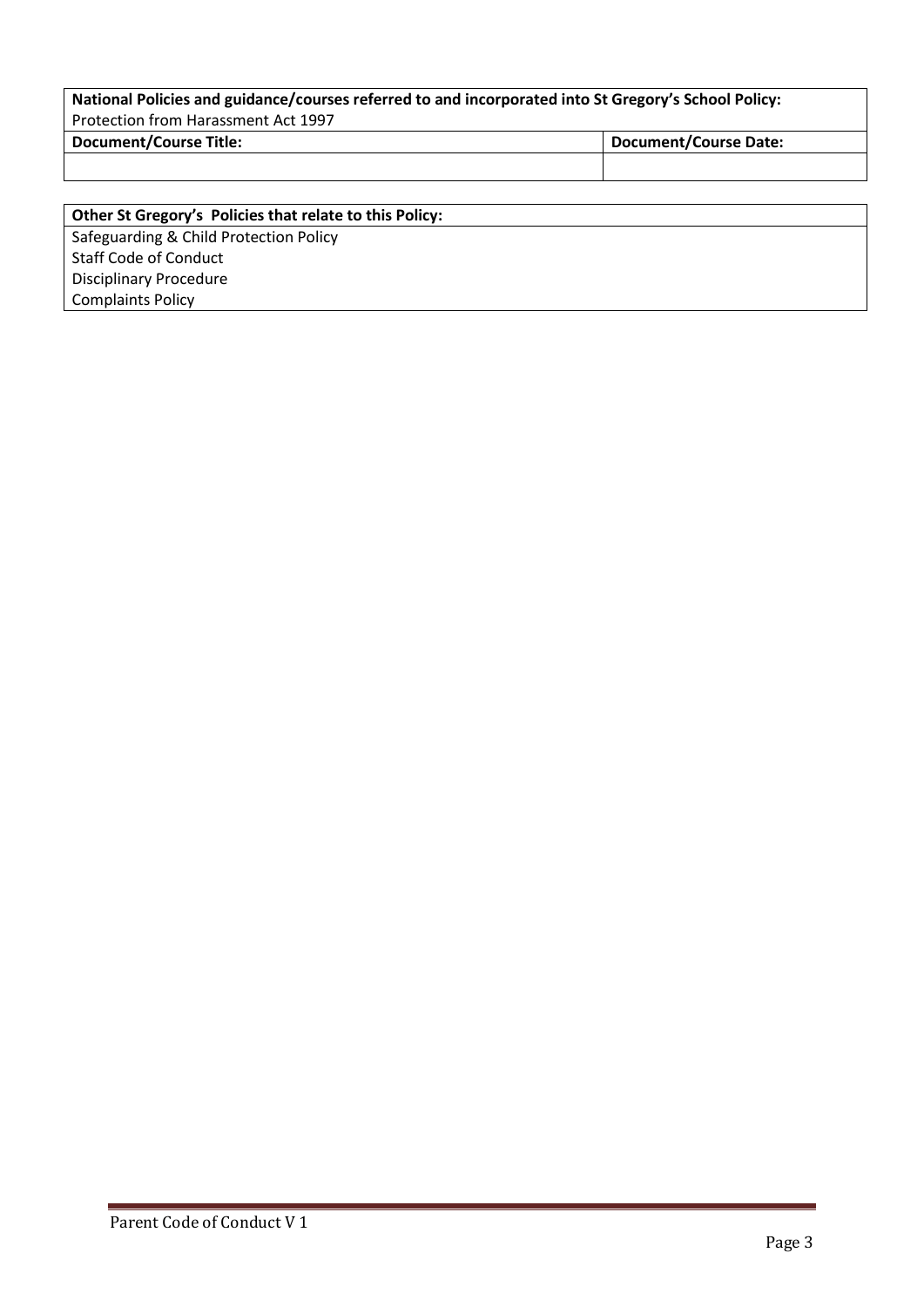## **Parent Code of Conduct Policy and Procedures**

## **Guidance**

As well as following the guidance set out in our Home School Agreement, we expect parents, carers and visitors to:

- Respect and follow the rule of "Treat people the way you would like to be treated".
- Approach the school to help resolve any issues of concern. Parents' first point of contact will usually be with their child's Form Tutor.
- Understand that both teachers and parents need to work together for the benefit of their children.
- Demonstrate that **all** members of the school community should be treated with dignity and respect and therefore set a good example in their own speech and behaviour.
- Seek to clarify a child's version of events with the school's view in order to bring about a peaceful solution to any issue.

In order to support a peaceful and safe school environment, the school cannot tolerate parents, carers and visitors exhibiting the following:

- Using offensive language, swearing, using profane language or displaying temper anywhere on school premises. This also applies to any form of communication with school staff.
- Making disparaging or libellous comments about any member of the school's staff.
- Defamatory, offensive or derogatory comments regarding the school or any member of school staff, students or parents at the school on Facebook or other social media sites. Any concerns you may have about the school must be made through the appropriate channels by speaking to a member of the Senior Leadership Team so they can be dealt with fairly, appropriately and effectively for all concerned. Please see our Complaints Policy (available on the school website) for further details on making a complaint. Further to this, no mention of staff names should be used on social media sites.
- Disruptive behaviour which interferes or threatens to interfere with the operation of a classroom, an employee's office, office area or any other area of the school grounds including team matches.
- Threatening to do actual bodily harm to a member of school staff, Governor, visitor, fellow parent/carer or student, regardless of whether or not the behaviour constitutes a criminal offence.
- Damaging or destroying school property.
- Abusive or threatening e-mails or text/voicemail/phone messages or other written communication. Any correspondence that contravenes this could result in Police involvement or a ban on contacting the school.
- The use of physical aggression towards another adult or student. This includes physical punishment against your own child on school premises.
- Approaching someone else's child in order to chastise them because of the actions of this child towards their own child. (Such an approach to a child may be seen to be an assault on that child and may have legal consequences).

Should **any** of the above behaviour occur, the school may feel it is necessary to contact the appropriate authorities and if necessary, even ban the offending adult from entering the school grounds via a Restraining Order under the Protection from Harassment Act 1997.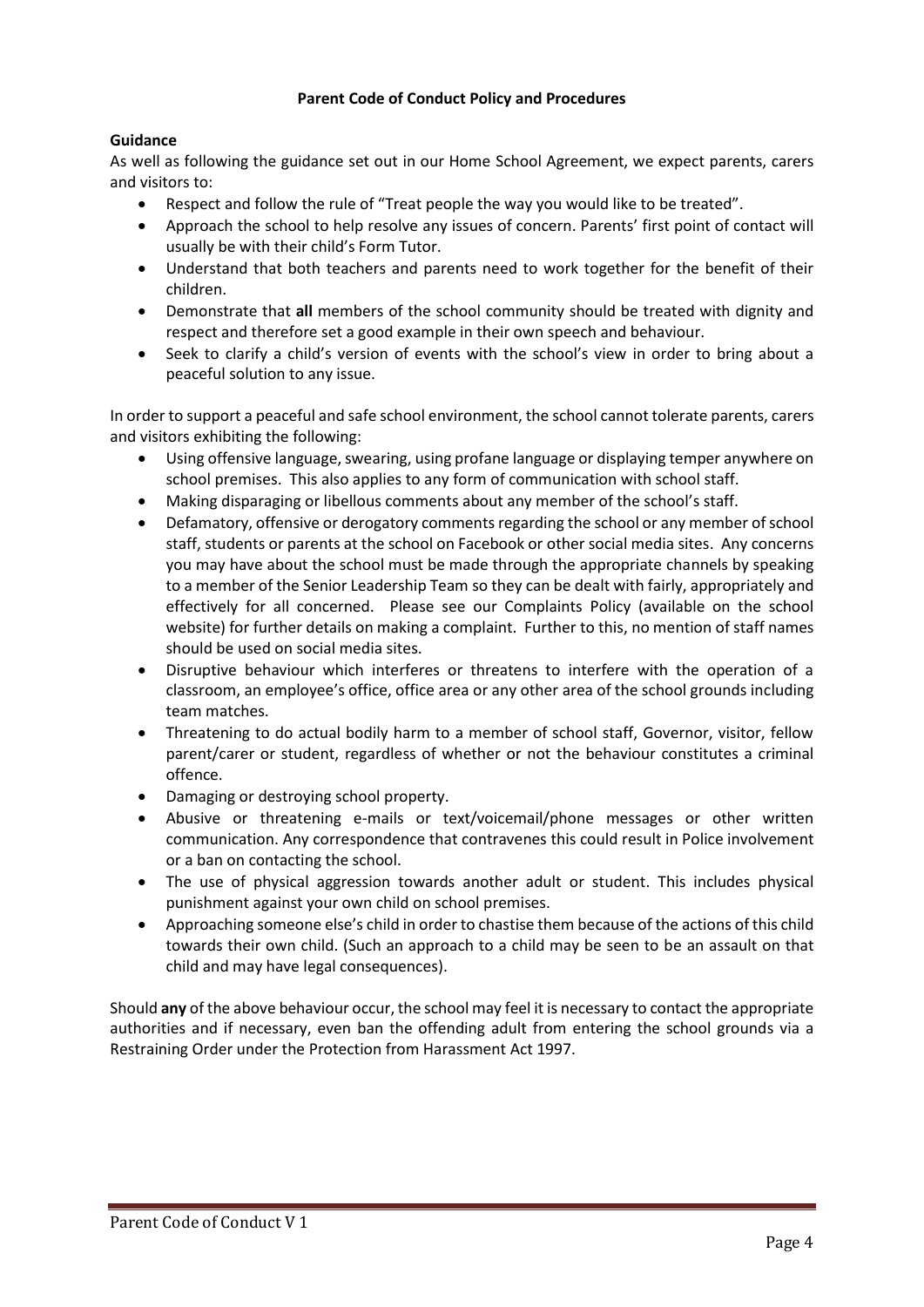## **Persistent & Vexatious Complaints**

## **Who is a persistent complainant?**

For the purpose of this policy, a persistent complainant is a parent, carer or member of the public who complains about issues, either formally or informally, or frequently raises issues that the complainant considers to be within the remit of the school, and whose behaviour is unreasonable. Such behaviour may be characterised by:

- 1. Actions which are obsessive, persistent, harassing, prolific, repetitious
- 2. Prolific correspondence or excessive e-mail or telephone contact about a concern or complaint
- 3. Uses Freedom of Information requests excessively and unreasonably
- 4. An insistence upon pursuing unsubstantial complaints and/or unrealistic or unreasonable outcomes
- 5. An insistence upon pursuing complaints in an unreasonable manner
- 6. An insistence on only dealing with the Head teacher on all occasions irrespective of the issue and the level of delegation in the school to deal with such matters
- 7. An insistence upon repeatedly pursuing a complaint when the outcome is not satisfactory to the complainant but cannot be changed, for example, if the desired outcome is beyond the remit of the school or because it is unlawful.

For the purpose of this policy, harassment is the unreasonable pursuit of such actions as in  $1 - 7$  above, in such a way that they:

- a. Appear to be targeted over a significant period of time on one or more members of school staff and/or
- b. Cause ongoing distress to individual member(s) of school staff and/or
- c. Have a significant adverse effect on the whole/parts of the school community and/or
- d. Are pursued in a manner which can be perceived as intimidating and oppressive by the recipient. This could include situations where persistent demands and criticisms, whilst not particularly taxing or serious when viewed in isolation, have a cumulative effect over time of undermining confidence, well-being and health.

## **The school's actions in cases of persistent or vexatious complaints or harassment**

In the first instance the school will inform the complainant that his/her behaviour is considered to be becoming unreasonable/unacceptable and, if it is not modified, action may be taken in accordance with this policy.

- 1. This will be confirmed in writing.
- 2. If the behaviour is not modified the school will take some or all of the following actions as necessary, having regard to the nature of the complainant's behaviour and the effect of this on the school community.
	- a. Inform the complainant in writing that his/her behaviour is now considered by the school to be unreasonable/unacceptable and therefore to fall under the terms of this policy.
	- b. Inform the complainant that all meetings with a member of staff will be conducted with a second person present and that notes of meetings may be taken in the interests of all parties.
	- c. Inform the complainant that, except in emergencies, all routine communication with the complainant to the school should be by letter only.
	- d. (in the event of physical, or verbal aggression) take advice from LA HR/Legal Services and consider warning the complainant about being banned from the school site; or straight to a temporary ban.
	- e. Consider taking advice from the LA on pursuing a case under Anti-Harassment legislation.
	- f. Consider taking advice from HR/Legal Services of the LA about putting in place a specific procedure for dealing with complaints from the complainant, ie the complainant will not be able to deal directly with the Headteacher but only with a third person to be identified by the Governing Body of the school, who will investigate, determine whether or not the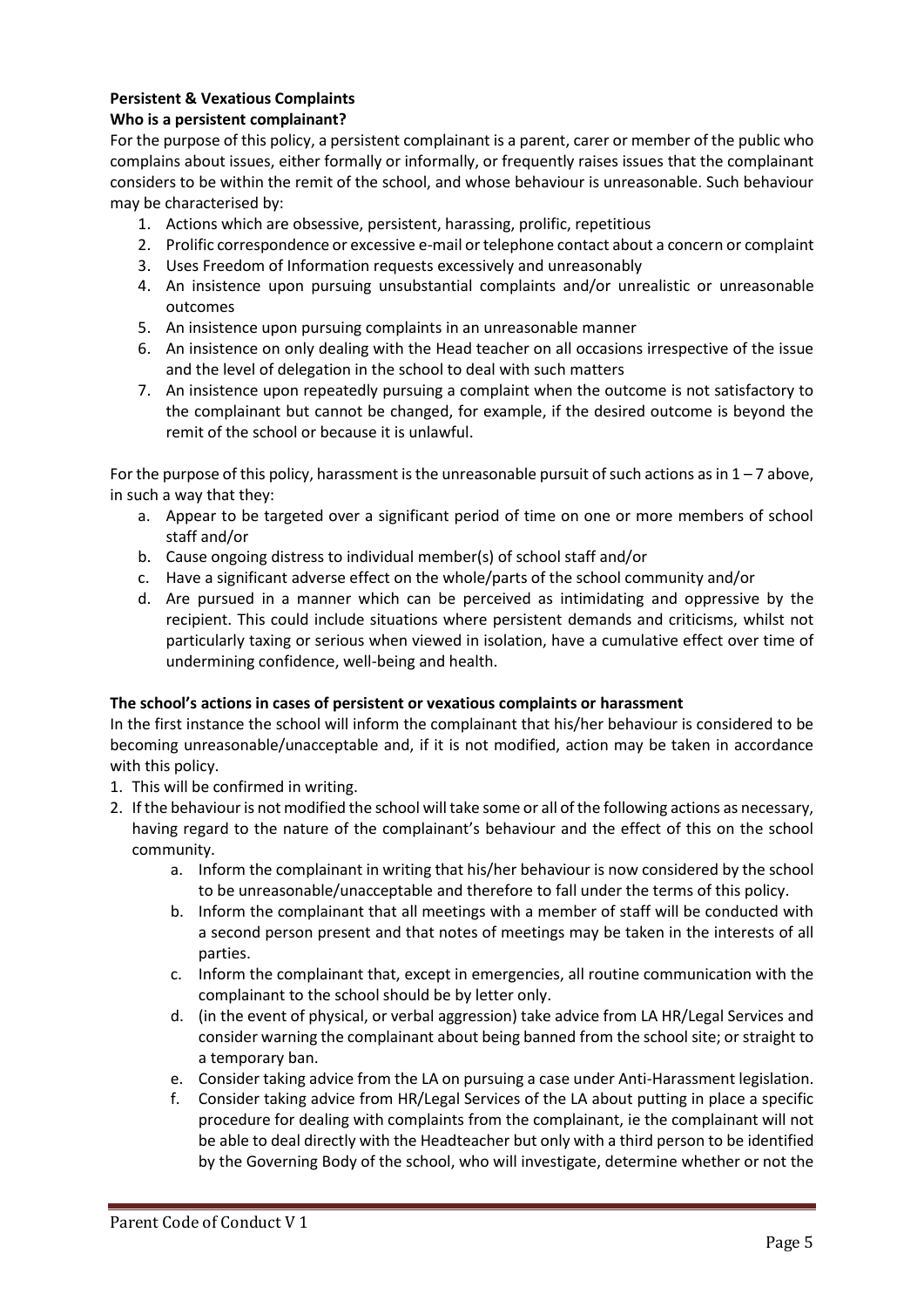concern/complaint is reasonable or vexatious and then advise the Headteacher accordingly.

- 3. Thus, based on point 2f above, legitimate new complaints may still be considered even if the person making them is, or has been, subject to the Policy for Dealing with Persistent or Vexatious Complaints and/or Harassment in Schools. However, the school will be advised by the HR/Legal Services of the LA.
- 4. If a complainant's persistent complaining/harassing behaviour is modified and is then resumed at a later date within a reasonable period of time, the school may resume the process identified above at an appropriate level. In these circumstances advice may be sought from the HR/Legal Services of the LA.

## **Review**

The school will review as appropriate, and at a minimum once in a school year, any sanctions applied in this policy.

We trust that parents and carers will assist our school with the implementation of this policy and we thank you for your continued support of our school.